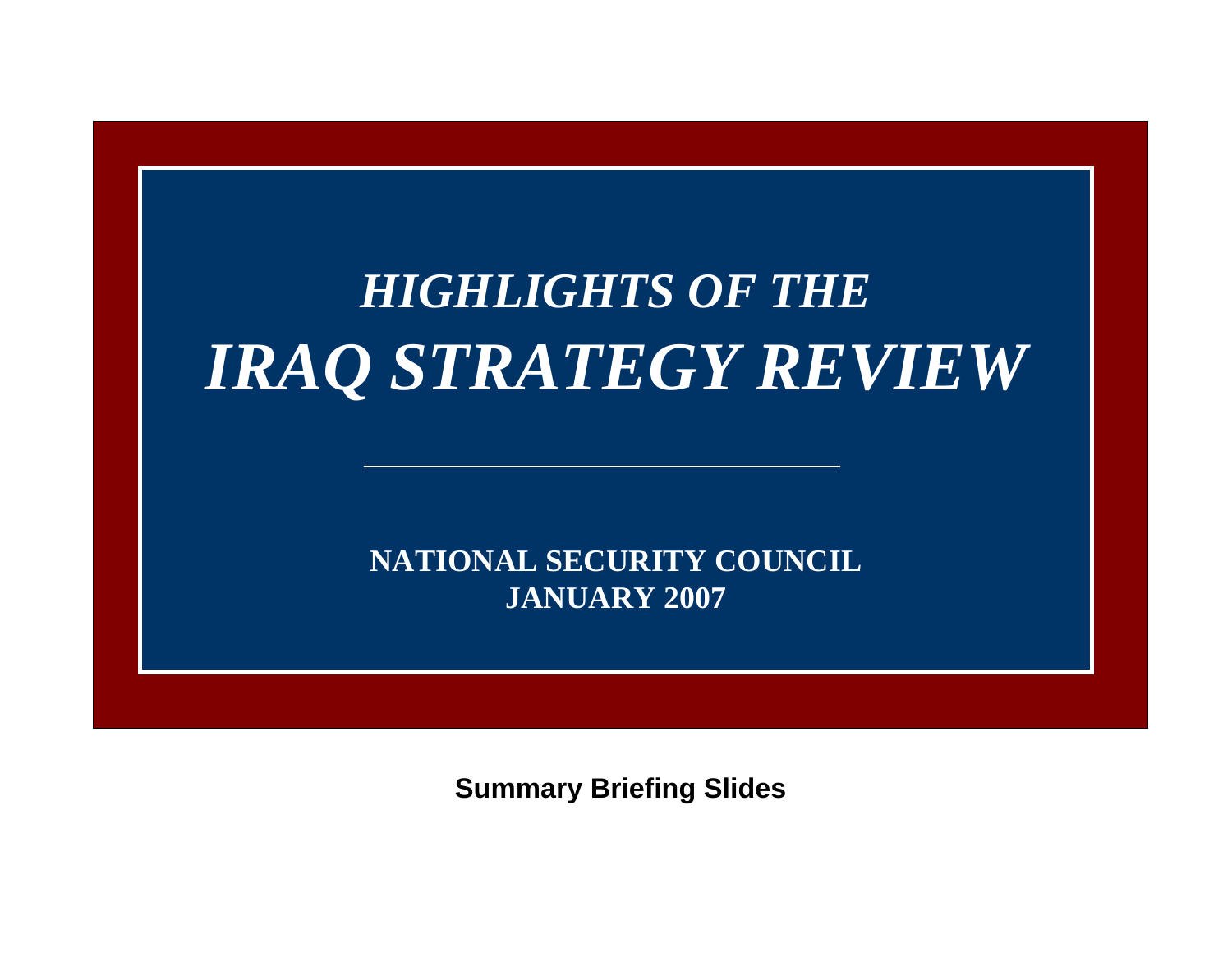### *Guiding Principles*

- Success in Iraq remains critical to our national security and to success in the War on Terror.
- $\bullet$  Failure in Iraq would have disastrous consequences for the United States, the region, and our allies.
- There is no silver bullet solution in Iraq. Every option involves trade-offs across various risks.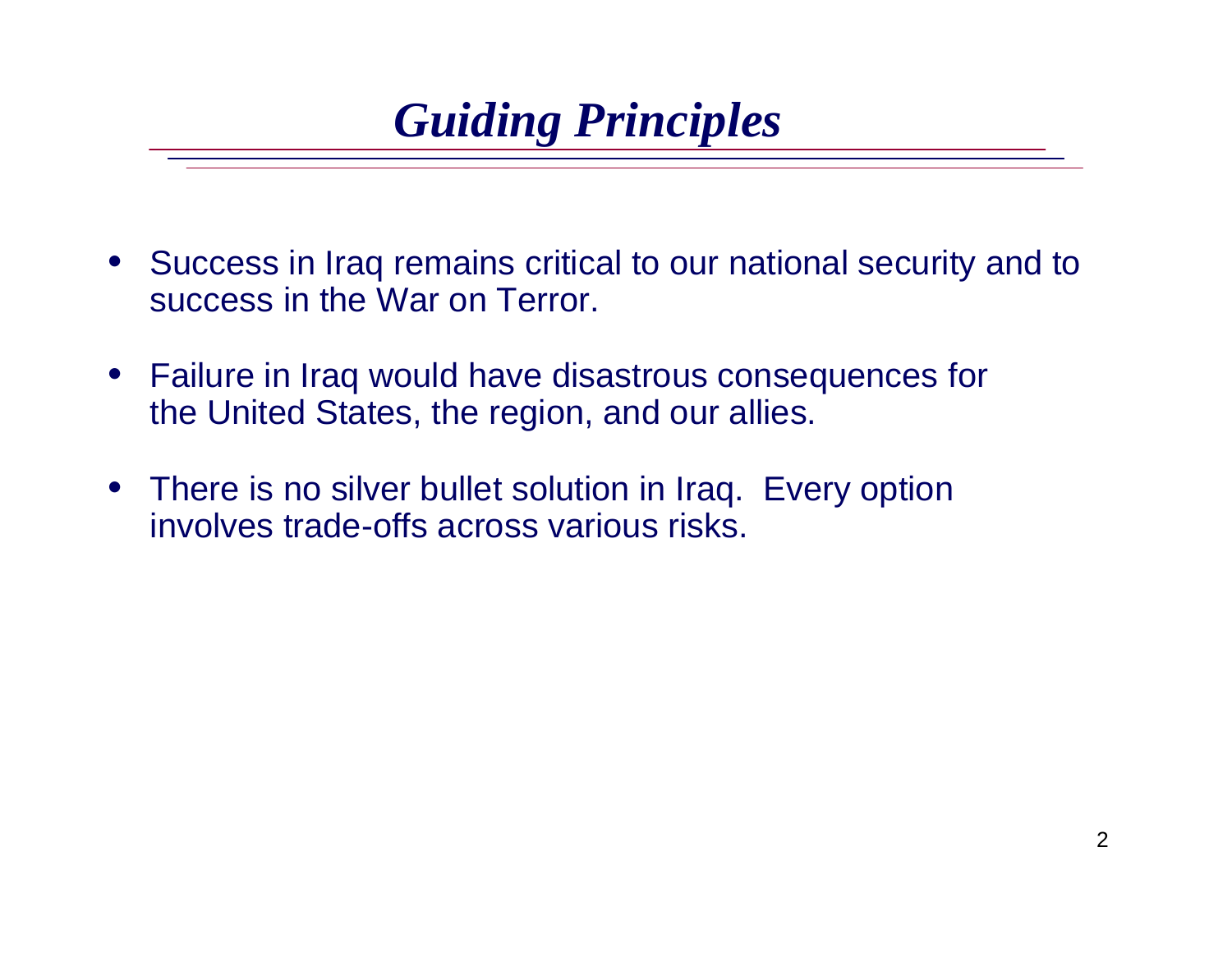## *Relationship to the War on Terror*

- •Iraq remains a central front in the Global War on Terror.
- • Al-Qaida in Iraq has declared and shown its intentions to establish <sup>a</sup> caliphate in Iraq and then to expand the caliphate widely.
	- Sowing sectarian violence in Iraq has been and remains the central strategy of al-Qaida in Iraq to reach the goal of creating a caliphate.
- • The Freedom Agenda is advanced by the survival and strengthening of Iraq's democratic institutions.
	- Winning in Iraq will not end the War on Terror, but it will make success in the War on Terror much easier.
	- Failing in Iraq would make succeeding in the War on Terror vastly more difficult.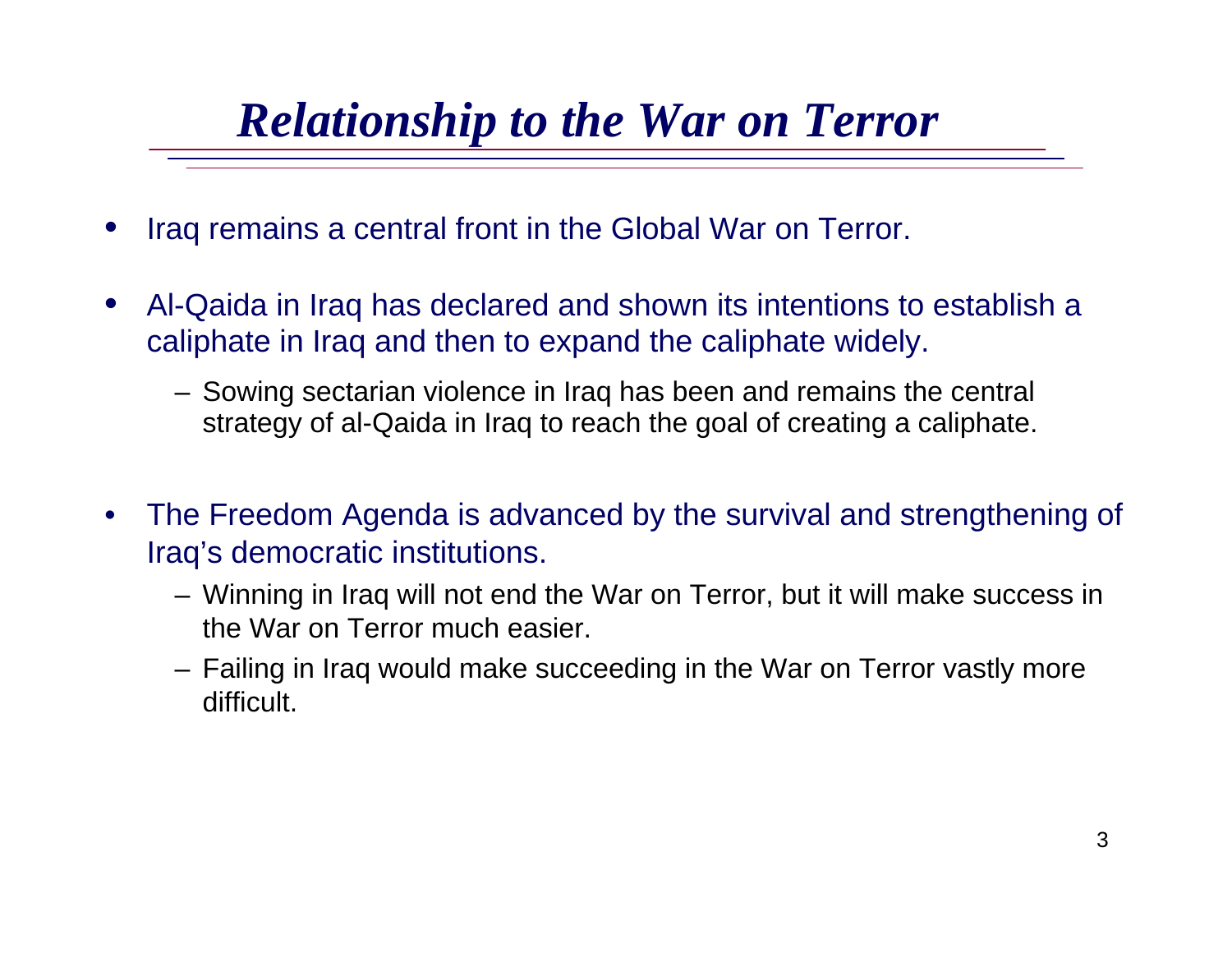## *The Regional Picture*

- Our allies in the region are concerned about negative Iranian influence in Iraq.
	- Support for the Iraqi Government, however, can help stabilize the region.
- $\bullet$  Iran has been cultivating influence in Iraq through all means at its disposal.
	- Iran's threat involves both lethal action and the burrowing of Iranian actors into Iraqi institutions.
- Syrian actions, while posing less of a strategic threat to Iraq than Iranian actions, exacerbate the tactical challenge faced by the Iraqi government.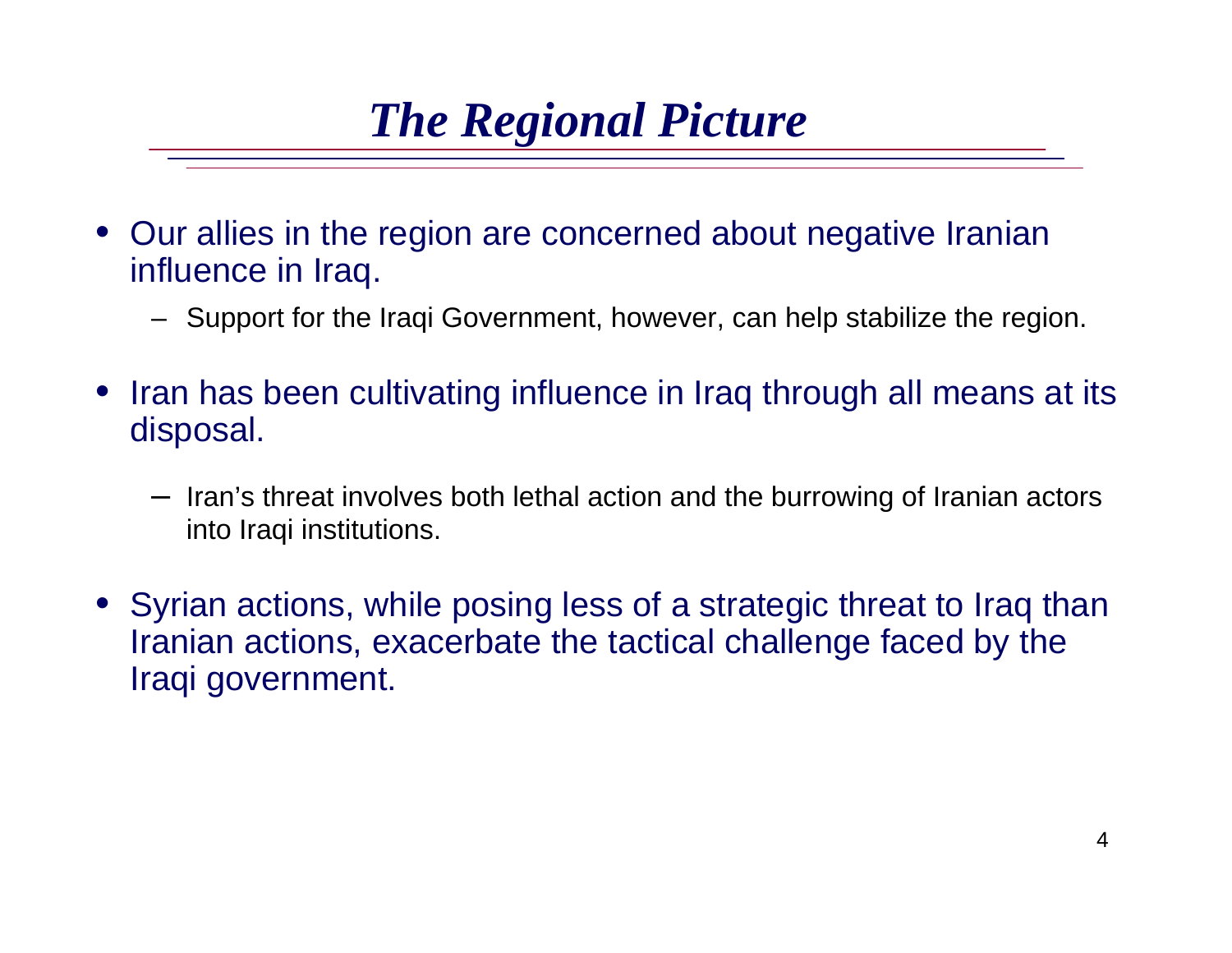### *Present Situation*

#### •**We have achieved many of our initial objectives in Iraq.**

- –Saddam Hussein's regime is no longer an organized threat to Iraq, its neighbors, or the United States.
- –Iraq is governed by a freely elected government under a permanent constitution.
- –Democratic institutions have been established and are enabling Iraqis to shape their own state.
- Per capita incomes have increased (\$743 to \$1593 according to the World Bank, although inflation also has risen) and Iraq has performed under its IMF agreement.

#### •**But the situation in Iraq has grown increasingly complex over the past 12 months.**

- –Al-Qaida terrorism and a vicious insurgency are now combined with sectarian violence.
- – The national government is eager to take lead responsibility, but it is hampered by a lack of governmental capability and widening sectarian divisions.
- Power centers are devolving, with events outside the international zone becoming more relevant to national trends.

#### • **The political process has shown signs of maturation, but meaningful reconciliation has yet to be achieved.**

Iraqi leaders have not vet achieved a single vision for a unified Iraq.

#### •**Iraqi Security Forces (ISF) have grown in effectiveness, but the levels of violence with which they must cope continue to increase**.

- Professionalism and effectiveness are improving but are not yet consistent across the force.
- –Some members of the ISF, notably the police, are contributing to sectarian violence.
- – Despite more than 300,000 trained and equipped members of the ISF, substantially fewer numbers are present for duty on a given day.
	- •Combat losses, desertion, attrition, and leave account for the majority of those absent.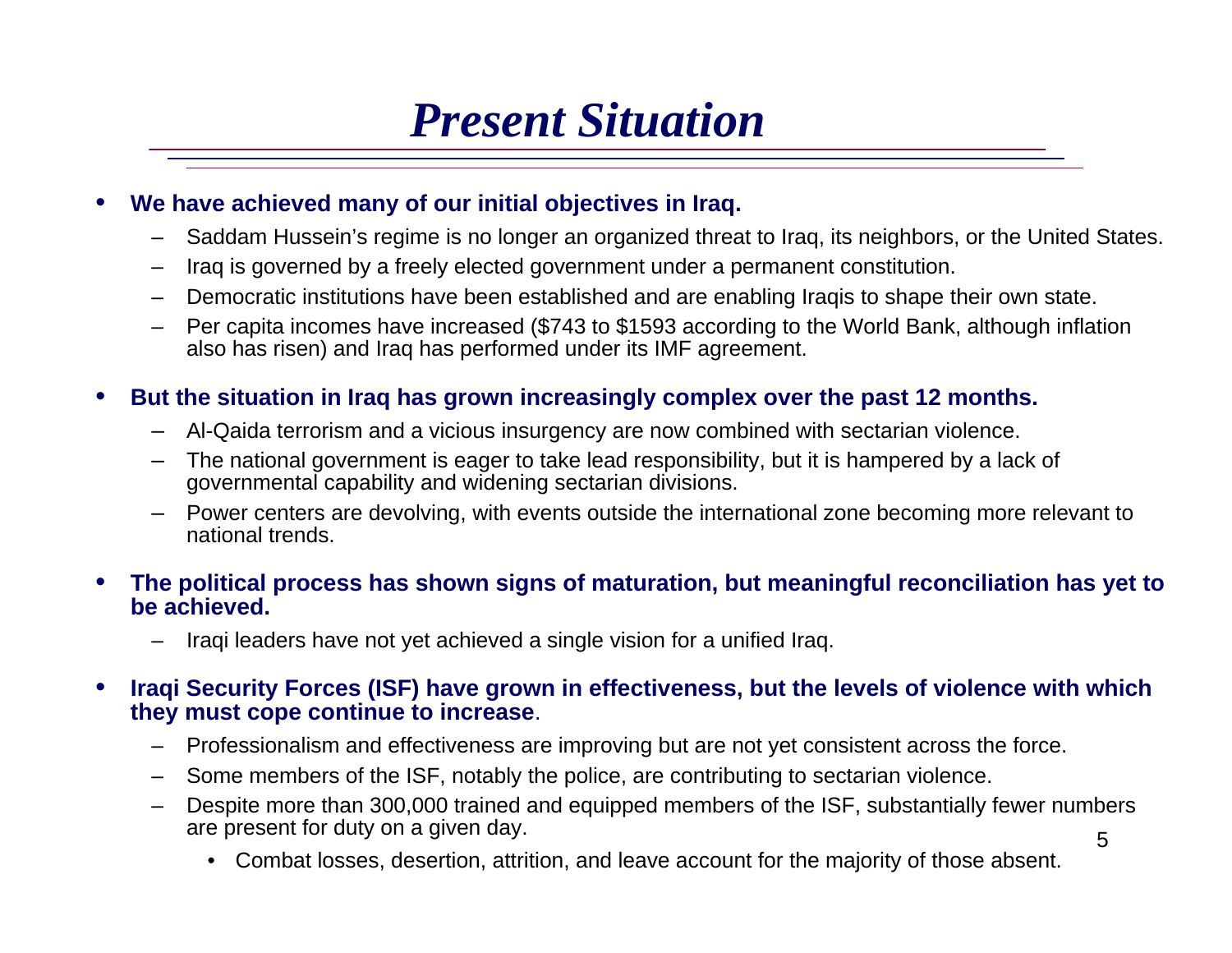### *Present Situation*

#### • **The situation in Baghdad has not improved despite tactical adjustments.**

- The situation in Baghdad determines nationwide trends; its stabilization has been seen as key to a unified Iraq.
- –The Government of Iraq has not yet delivered promised essential services.
- –Limitations on operations have hindered the execution of security plans.
- –Force levels overall in Baghdad have been inadequate to stabilize a city of its size.
- • **Iraqi support for the Coalition has declined substantially, in part due to failure of security over the past year.**
	- –In the absence of security, communities are turning to "self-help."
- • **In his public and private statements, Prime Minister Maliki articulates a positive vision where all Iraqis are protected by the rule of law.**
	- Execution and delivery on pledges remain vital.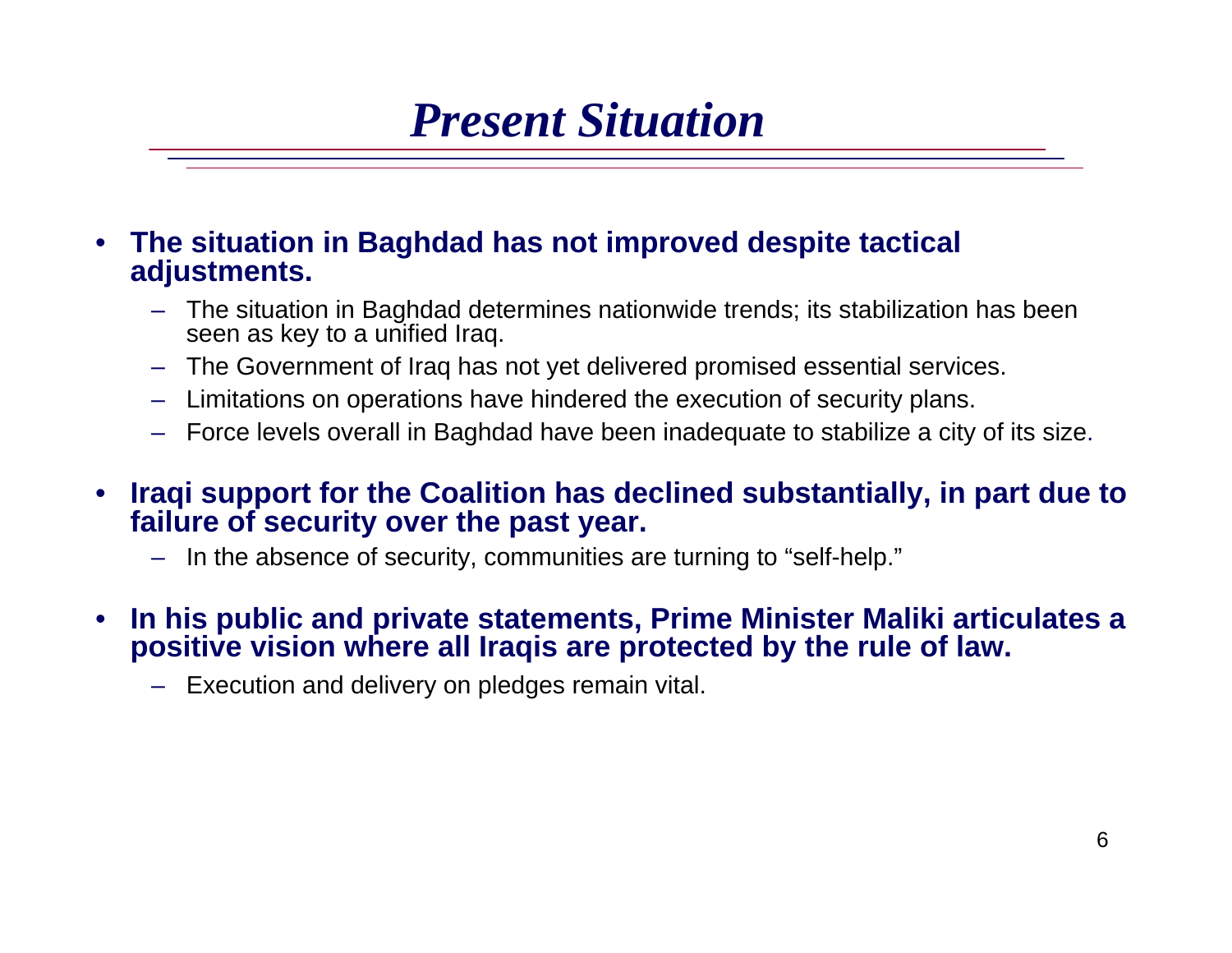### *Key Assumptions*

### *Previous*

- •Primary challenge is a Sunni-based insurgency.
- • Political progress will help defuse the insurgency and dampen levels of violence.
- • National Compact is within the grasp of Iraqi leaders and will have meaningful impact on security.
- • Majority of Iraqis will support the Coalition and Iraqi efforts to build a democratic state.
- •Region has a strategic interest in the stabilization of Iraq.
- • Majority of Iraqis and Iraqi leaders see their interests as best advanced by a unified Iraq.
- •Dialogue with insurgent groups will help reduce violence.
- • Iraqi Security Forces are gaining in strength and ability to handle Iraq's security challenges.



- • Primary challenge is violent extremists from multiple communities; the center is eroding and sectarianism is spiking.
- • While political progress, economic gains, and security are intertwined, political and economic progress are unlikely absent a basic level of security.
- • Effective national reconciliation may or may not take the form of a comprehensive package or deal; it could come about as the product of piecemeal efforts.
- •Iraqis increasingly disillusioned with Coalition efforts.
- • Many Arab states remain wary of throwing their full support behind the Iraqi Government.
- • While still committed to a unified Iraq, many Iraqis are also advancing sectarian agendas -- as hedging strategies, pursuit of narrow interests, and due to history.
- • Dialogue with insurgents has not improved security and may not produce strategic gains in current context.
- • Many elements of ISF are in the lead but not yet ready to handle Iraqi security challenges independently.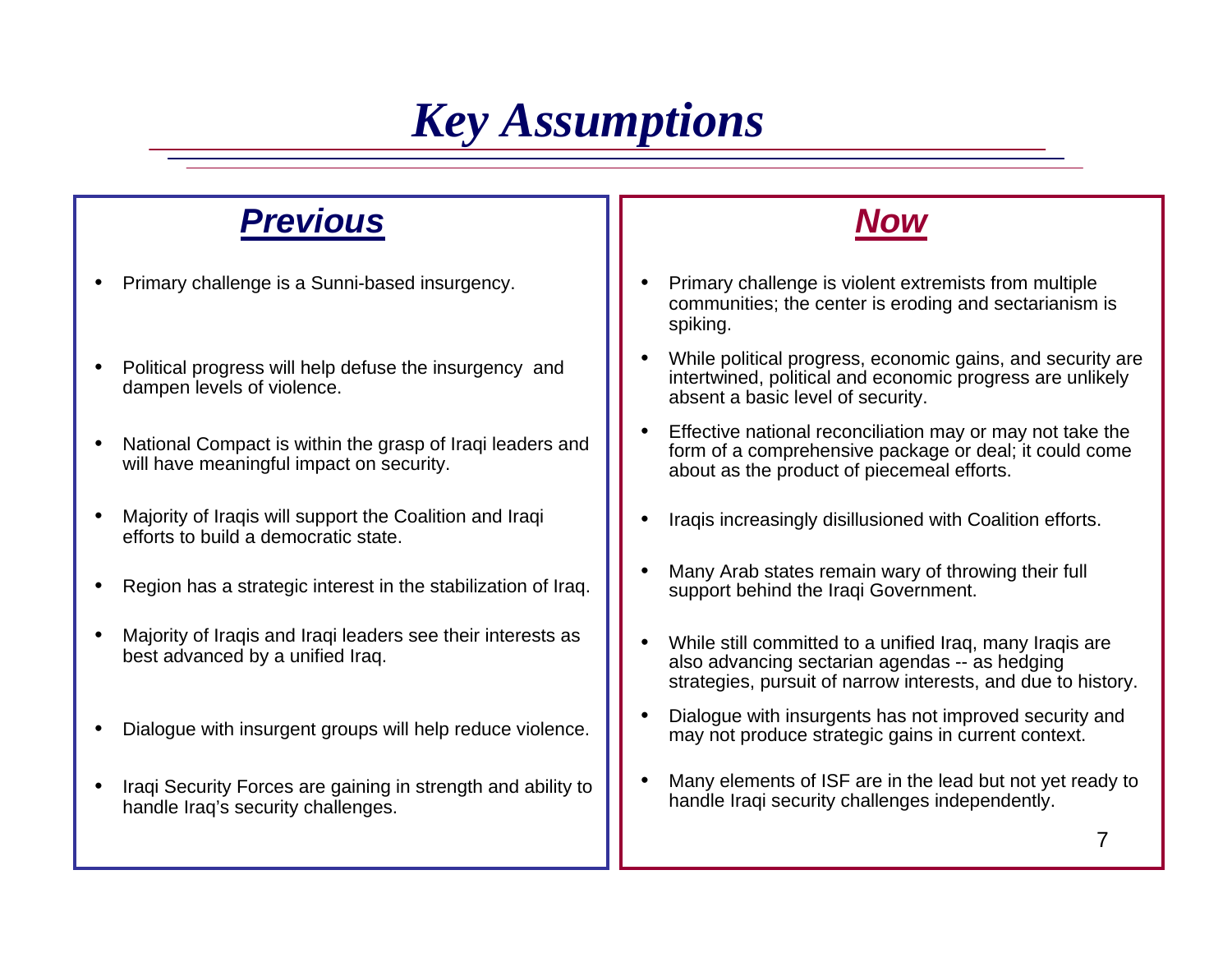## *Strategic Goals and Objectives*

- • Our strategic goal in Iraq remains the same: A unified democratic federal Iraq that can govern itself, defend itself, and sustain itself, and is an ally in the War on Terror.
- • While our strategic goal requires a long-term relationship with Iraq, we are at a new phase in the effort and must sharpen the objectives we believe are achievable in the next 12-18 months.
- • The objectives in this new phase are:
	- 1. Defeat al-Qaida and its supporters and ensure that no terrorist safe haven exists in Iraq.
	- 2. Support Iraqi efforts to quell sectarian violence in Baghdad and regain control over the capital.
	- 3. Ensure the territorial integrity of Iraq and counter/limit destructive Iranian and Syrian activity in Iraq.
	- 4. Help safeguard democracy in Iraq by encouraging strong democratic institutions impartially serving all Iraqis and preventing the return of the forces of tyranny.
	- 5. Foster the conditions for Iraqi national reconciliation but with the Iraqi Government clearly in the lead.
	- 6. Continue to strengthen Iraqi Security Forces and accelerate the transition of security responsibility to the Iraqi Government.
	- 7. Encourage an expanding Iraqi economy including by helping Iraq maintain and expand its export of oil to support Iraqi development.
	- 8. Promote support for Iraq from its neighbors, the region, and the international community.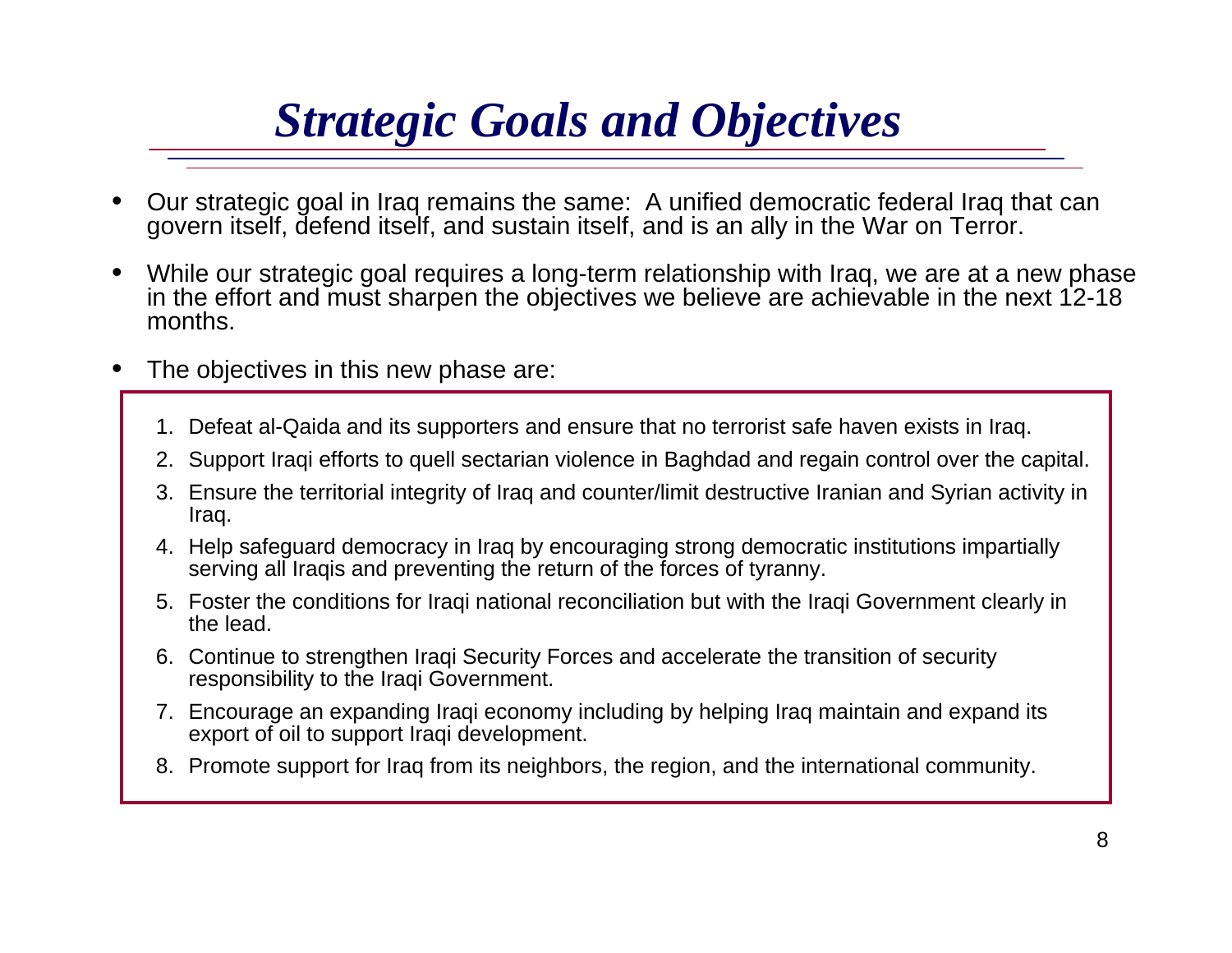## *Major Strategic Shifts*

### **Iraqis Are in the Lead in Ensuring Success – U.S. in Support Role**

- •Place the responsibility for success on the Iraqis
- •Recognize and expect that sectarian violence must be addressed by Iraqis
- •Encourage Iraqis to reach national reconciliation
- $\bullet$ Urge Iraqi Government to serve Iraqis in an impartial way

### **The Primary Mission Is Helping Iraqis Provide Security to the Population**

- •Help Iraqis provide greater levels of security in Baghdad in order to enable political and economic progress
- •Help Iraqis create the security environment in which political deals needed to sustain security gains can be made
- •Bolster Iraqi capabilities and transfer responsibility to able units as part of this effort

#### **Moderates Will Be Vigorously Supported in their Battle with Violent Extremists**

- •Counter extremist portrayal of Iraq's conflict as Sunni vs. Shi'a, rather than moderates vs. extremists
- •Recognize and act upon the reality that the United States has a national interest in seeing moderates succeed
- •Build and sustain strategic partnerships with moderate Shi'a, Sunnis, and Kurds

#### **We Will Diversify our Political and Economic Effort in Iraq to Achieve Our Goals**

- •Increase attention to developments outside of the International Zone – emphasize flexibility
- •Help Iraqi provincial governments deliver to their constituents and interact with Baghdad
- •Extend the political and economic influence through the expansion of our civilian effort

#### **We Will Further Integrate Our Civil and Military Efforts**

- •Harness all elements of national power; further augment joint civilian-military efforts throughout theater
- •Resource at levels that assume a resilient enemy and realistic assessment of Iraqi capacity over the next 12 months

#### **Embedding Our Iraq Strategy in a Regional Approach is Vital to Success**

- •Iraq is a regional and international challenge
- •Intensify GOI and USG efforts to expand regional and international help, counter Iran and Syria meddling
- •Invigorate diplomatic efforts to improve the regional context

#### **We Must Maintain and Expand Our Capabilities for the Long War**

- •Acknowledge that succeeding in Iraq is the immediate challenge, but it is not the last challenge
- •Ensure we have adequate national capabilities to fight the long war, on the military and civilian side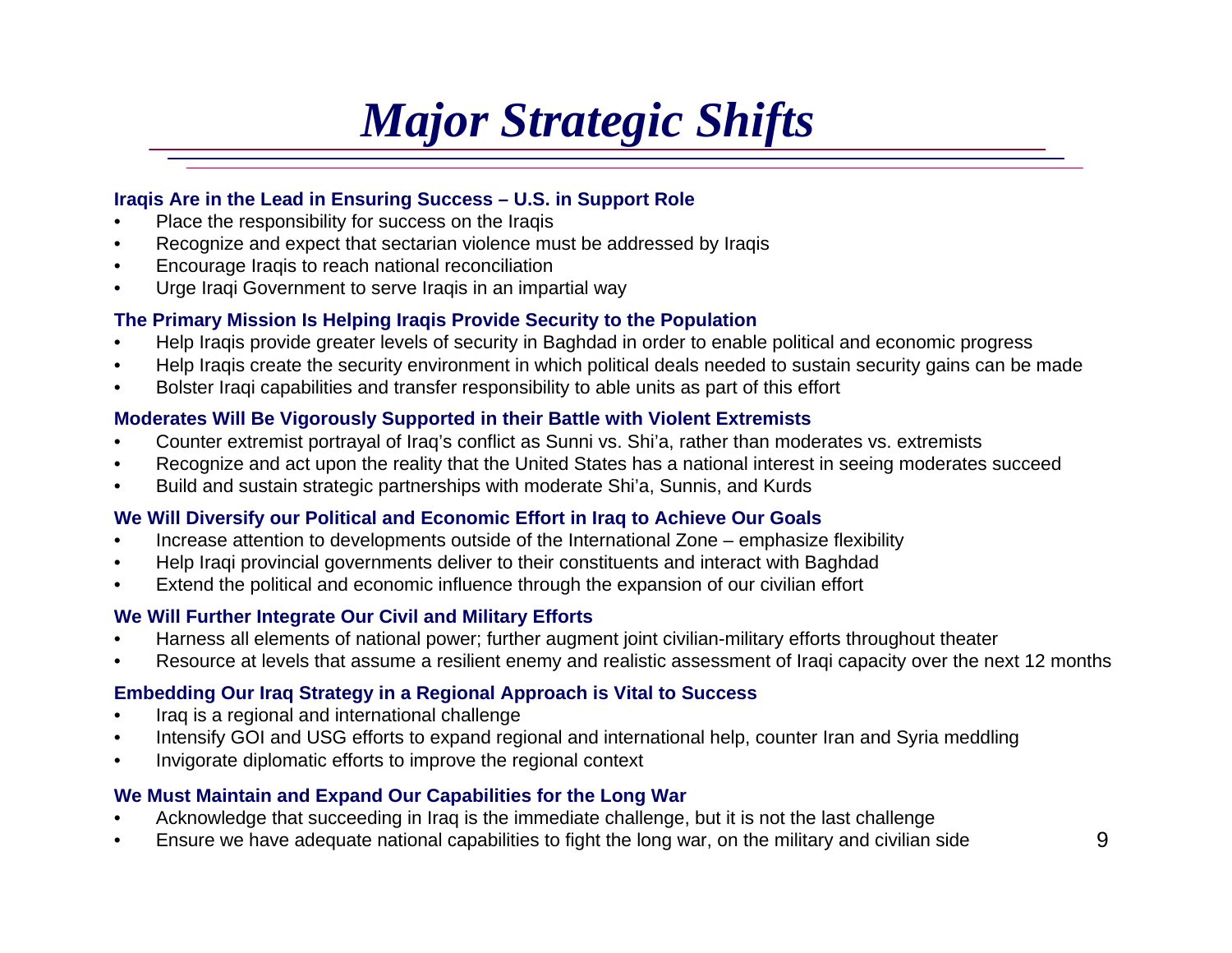## *Key Operational Shifts*

### *Previous*

- • Primary security focus was on transferring responsibility to Iraqis; with less focus on population security
- •Coalition conceived and led Baghdad security plans.
- •Restrictive ROE hindered execution of Baghdad security plan.
- •Focused efforts on brokering National Compact among elites.
- •Outreach, sometimes unilateral, to Sunnis.
- •Helped build government capacity across the board.
- • Acknowledged continued Syrian and increasing lethal Iranian interference in Iraq.
- •Trained ISF to 325,000 end-strength.
- • Political and economic efforts focused mainly in green zone, work with all national ministries.
- •Military and civilian efforts coexisted outside of Baghdad.
- •Modest embedding with Iraqi units.
- •Gradual transfer of security responsibility to ISF.

### *Way Ahead*

- •Primary security focus is on helping Iraqis provide population security; will facilitate the transfer of security responsibility to Iraqis
- •Iraqi-conceived, Iraqi-led Baghdad security plan.
- • Iraqi leaders committed to permissive ROE and non-sectarian, nonpolitical command and control arrangements.
- • Equal focus given to local political developments outside the international zone. Hold Iraqi Government to benchmarks it has announced
- • GOI leads outreach to insurgents; maintain outreach and keep door open for Sunni moderates.
- • Target assistance to vital functions only; build capacity outside green zone especially at provincial level.
- •Counter Iranian and Syrian action that threatens Coalition forces.
- •Expand size of Iraqi Army; conduct fundamental review of Iraqi police.
- • Double political and economic presence outside international zone to better promote local accommodation.
- •Civilian and military effort integrated in the field and in planning.
- •Selective and significant increase in embedding program.
- •Accelerate transfer of battlespace and Provincial Iraqi Control to Iraqis.